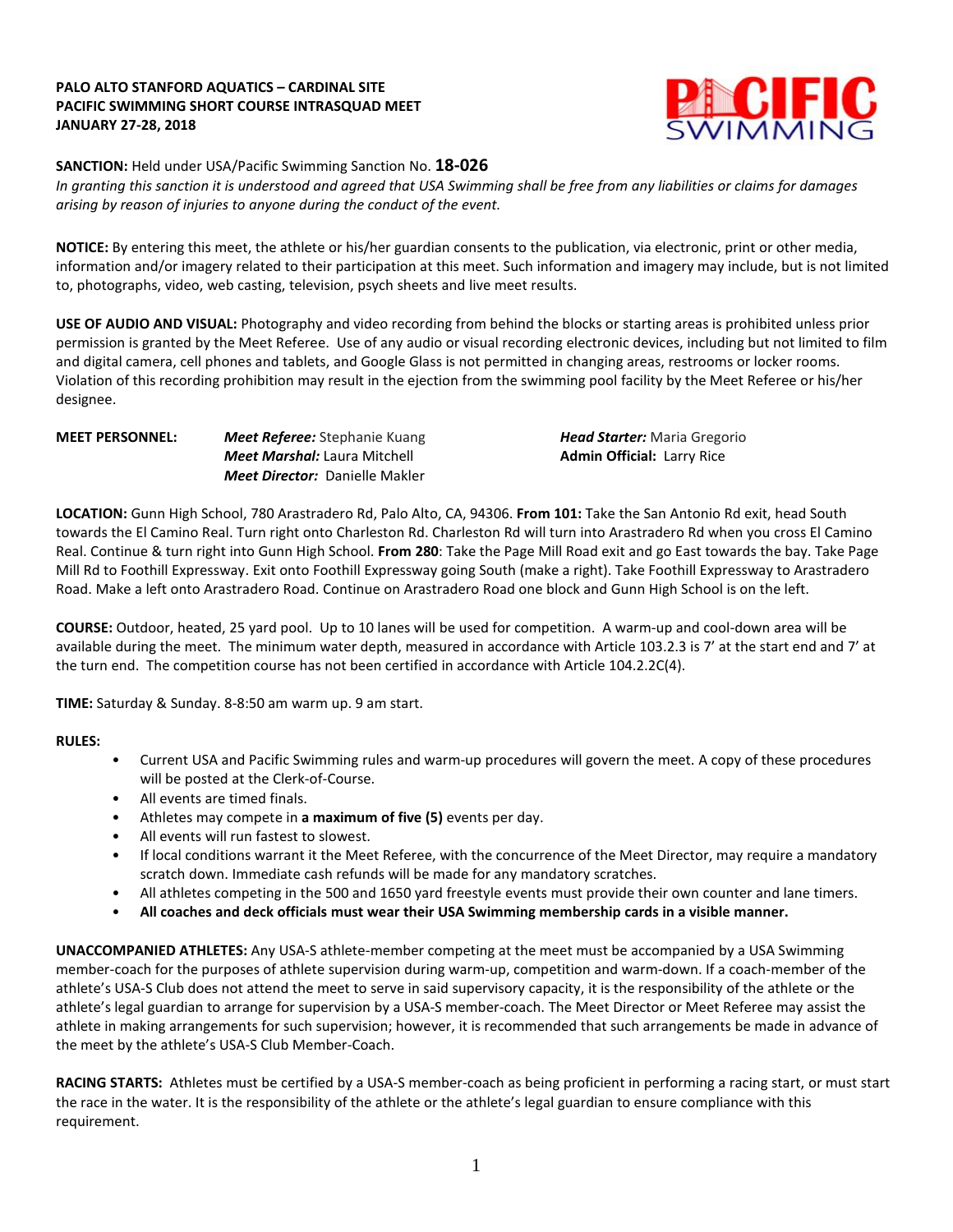**ATTENTION HIGH SCHOOL ATHLETES:** If you are a high school athlete in competition season, you need to be unattached for this meet. It is your responsibility to be unattached from this meet. You can un-attach at the meet if necessary. This does not apply to athletes swimming under the rules of the Nevada Interscholastic Activities Association (NIAA).

### **RESTRICTIONS:**

- Smoking and the use of other tobacco products is prohibited on the pool deck, in the locker rooms, in spectator seating, on standing areas and in all areas used by athletes, during the meet and during warm-up periods.
- Sale and use of alcoholic beverages is prohibited in all areas of the meet venue.
- No glass containers are allowed in the meet venue.
- No propane heater is permitted except for snack bar/meet operations.
- All shelters must be properly secured.
- Changing into or out of swimsuits other than in locker rooms or other designated areas is prohibited.
- Pets are not allowed in the pool area, with the exception of guide and assistance dogs.
- Destructive devices, to include but not limited to, explosive devices and equipment, firearms (open or concealed), blades, knives, mace, stun guns and blunt objects are strictly prohibited in the swimming facility and its surrounding areas. If observed, the Meet Referee or his/her designee may result in reporting to law enforcement authorities and ejection from the facility. Law enforcement officers (LEO) are exempt per applicable laws.
- Operation of a drone, or any other flying apparatus, is prohibited over the venue (pools, athlete/coach areas, spectator areas and open ceiling locker rooms) any time athletes, coaches, officials and/or spectators are present.

#### **ELIGIBILITY:**

- Athletes must be current members of USA-S and enter their name and registration number on the meet entry card as they are shown on their Registration Card. If this is not done, it may be difficult to match the athlete with the registration and times database. The meet host will check all athlete registrations against the SWIMS database and if not found to be registered, the Meet Director shall accept the registration at the meet (a \$10 surcharge will be added to the regular registration fee). Duplicate registrations will be refunded by mail.
- Athletes must be members of PASA-Cardinal Site in order to enter. Unattached athletes currently participating with PASA-Cardinal Site are eligible to compete.
- Entries with **"NO TIME" will be ACCEPTED.**
- Entry times submitted for this meet may be checked against a computer database and may be changed in accordance with Pacific Swimming Entry Time Verification Procedures.
- Disabled athletes are welcome to attend this meet and should contact the meet director or meet referee regarding any special accommodations on entry times and seeding per Pacific Swimming policy.
- The athlete's age will be the age of the athlete on the first day of the meet.

**ENTRY FEES:** There is no entry fee for this meet.

**ENTRIES:** Entries will only be accepted via Hytek team entry. Entry times must be submitted in yards using Hytek. Entries should be submitted to Joey Sementelli at [Sementelli@stanford.edu](mailto:Sementelli@stanford.edu) by January 10, 2018.

| Mail entries to: Joey Sementelli | <b>Hand deliver entries to:</b> Joey Sementelli |                          |
|----------------------------------|-------------------------------------------------|--------------------------|
| <b>Swim Meet Entries</b>         |                                                 | <b>Swim Meet Entries</b> |
| 447 Stanford Avenue              |                                                 | 447 Stanford Avenue      |
| Palo Alto CA 94306               |                                                 | Palo Alto, CA 94306      |

**CHECK-IN**: This meet will be pre-seeded.

**SCRATCHES:** Any athletes not reporting for or competing in an individual timed final event that they have checked in for shall not be penalized.

**AWARDS**: None.

**ADMISSION:** Free. A program will be emailed a few days prior to the meet.

**REFRESHMENTS:** Coaches and working deck officials will be provided refreshments.